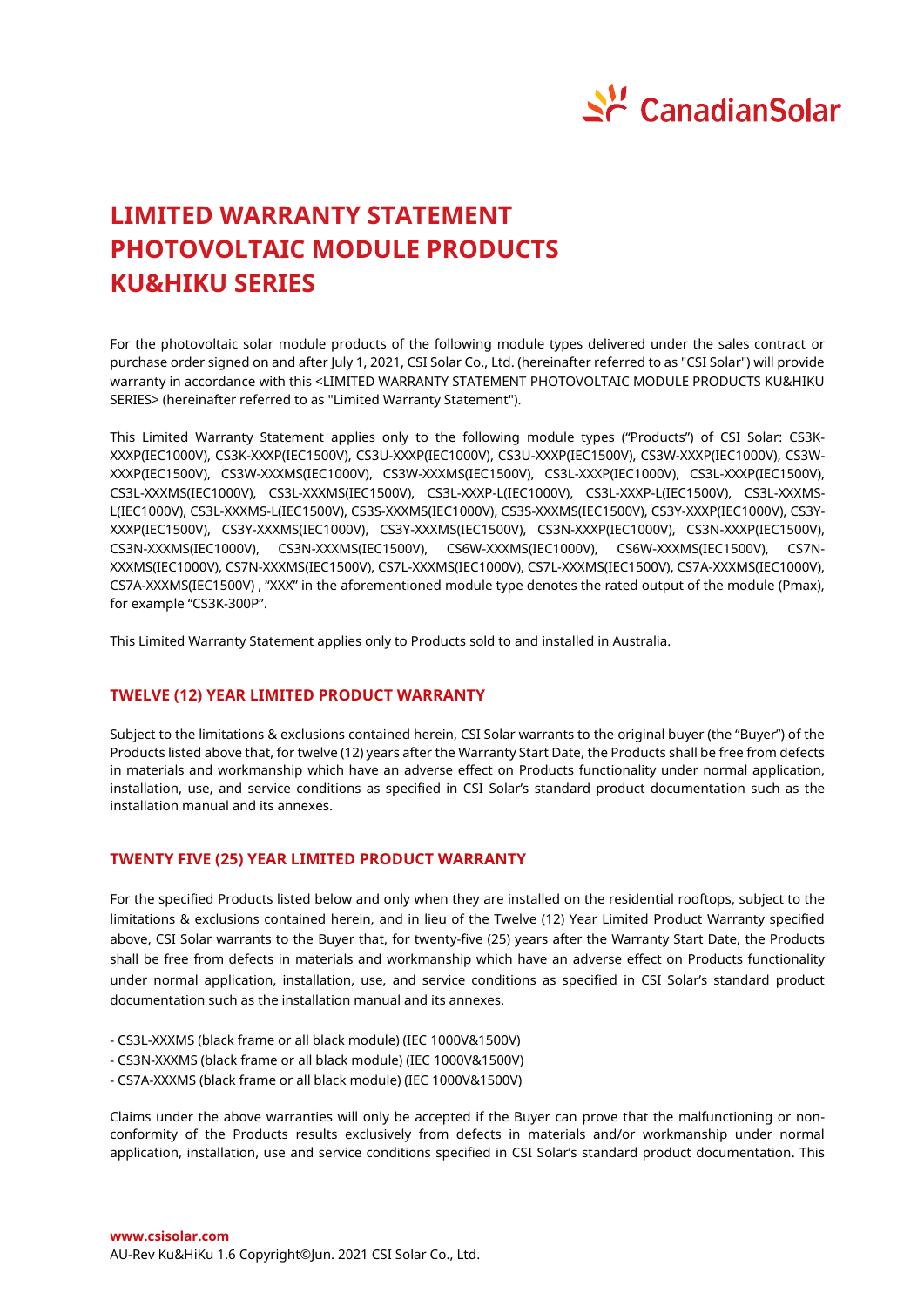

Limited Product Warranty does not warrant a specific power output of the Products, which shall be exclusively covered under the Limited Performance Warranty elaborated below.

## **TWENTY-FIVE (25) YEAR LIMITED PERFORMANCE WARRANTY**

CSI Solar warrants that for a period of twenty-five years from the Warranty Start Date, the Products listed above will maintain a level of performance as set forth below:

- During the first year, CSI Solar warrants the actual power output of the Products will be no less than 98% of the labeled power output.
- From year 2 to year 25, the actual annual power decline will be no more than 0.55%; by the end of year 25, the actual power output will be no less than 84.8% of the labeled power output.

The actual power output of the Products shall be determined for verification using Standard Testing Conditions only. Testing equipment uncertainty shall be taken into account and applied to all actual power output measurements.

## **WARRANTY START DATE**

The foregoing "LIMITED PRODUCT WARRANTY" and "LIMITED PERFORMANCE WARRANTY" are respectively and jointly referred to as "limited warranty" or "warranty". The Warranty Start Date shall be the day after the completion of the first installation of the Products or 60 days after the delivery (Incoterms of 2020) of the Products to the Buyer, whichever date is earlier.

The warranty period is calculated based on the calendar years. For example, the first year of the warranty period is from the Warranty Start Date to the 365<sup>th</sup> day, and so on.

#### **EXCEPTIONS**

The limited warranties set forth herein **DO NOT** apply to any Products: 1) for which CSI Solar has not received all or part of the due payments from the Buyer; 2) unable to provide the purchase proofs, Products information and other information or materials that can prove the claim is valid; 3) which have been subject to negligence in transportation, handling, storage or use; 4) which have been repaired without CSI Solar's authorization or in any way tampered with; 5) which have been subject to extraordinary hot, salt or chemical exposure; 6) which have been subject to improper installation, application, alteration, or unauthorized service according to the local laws and regulations or CSI Solar's standard product documentation, or improper system design which caused constant shading to the Products; 7) which have been subject to power failure or surges, flood, fire, direct or indirect lightning strikes, accidental breakage, vandalism, explosions, acts of war, or other events outside CSI Solar's control; 8) which have been moved from its original installation location; 9) third party components that are connected with the Products or the components of the construction on which the Products are mounted have defects; or 10) installed on mobile units (except photovoltaic tracking system), such as vehicles, ships or offshore-structures (except water surface floating systems).

In addition, the limited warranties do not apply to any deterioration in the appearance of the Products (including, without limitation, any scratches, stains, rust, discoloration, or mold) or any other changes to the Products in appearance stemming from the normal wear and tear over time of product materials. Also, no warranty claim may be made if the product label, type or serial number of the applicable Products has been altered, removed or made illegible.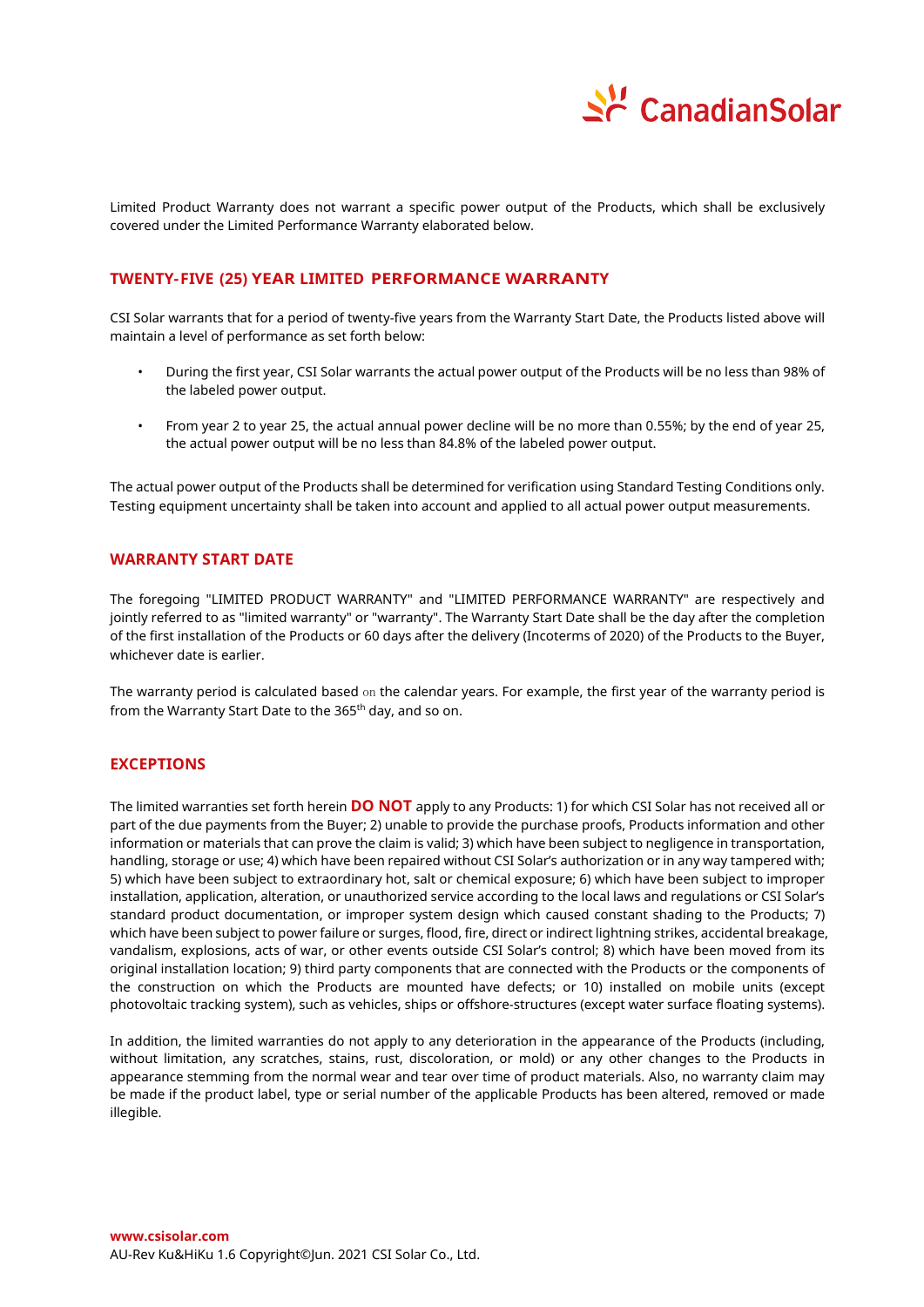

#### **REMEDIES**

In respect of the Twelve (12) and Twenty five (25) Year Limited Product Warranty, if CSI Solar verifies in its reasonable judgment that the Products fail to conform to the terms of the Limited Product Warranty set forth herein, CSI Solar, at its option, will provide one of the following remedies: 1) repair the Products; 2) replace the Products with new products whose labeled power wattages equal to or exceed the Warranted Wattages of replaced Products (the Warranted Wattages is defined as the labeled power wattages of the Products minus the permissible accumulated degradation); or 3) provide a refund of the fair market value of the Products assessed based on the Warranted Wattages at the time of claim.

In respect of the Twenty-Five (25) Year Limited Performance Warranty, if CSI Solar verifies in its reasonable judgment that the Products fail to conform to the terms of the Limited Performance Warranty set forth herein, CSI Solar, at its option, will provide one of the following remedies: 1) repair the Products; 2) replace the Products with new products whose labeled power wattages equal to or exceed the Warranted Wattages of replaced Products; 3) provide additional Products to make up the wattage difference between the actual measured power output wattages of the Products and the Warranted Wattages; or 4) provide a refund of the fair market value of the wattage difference between the actual measured power output wattages and the Warranted Wattages.

All remedies under this limited warranty statement shall be calculated based upon the Warranted Wattages of the Products at the time of first reporting of the warranty claim.

CSI Solar will not accept any return of Products without CSI Solar's prior authorization. Once accepted, CSI Solar will cover reasonable transportation costs (except for insurance, any taxes, duties, demurrages, or any other costs and expenses related to custom clearance or Buyer's failure to cooperate) for shipping the Products under a claim back from the Buyer to a designated location of CSI Solar, and for shipping the additional, repaired or replacement Products to the original installation location. If CSI Solar opts for repair as the remedy, CSI Solar shall cover reasonable material and labor costs related to the repair. In any event, the costs and expenses for the removal, installation, and/or reinstallation of the Products, including fees, levies, taxes or other financial duties due in relation to any applicable electronic waste disposal regulation, shall remain with the Buyer, unless otherwise agreed to by CSI Solar in a signed writing. CSI Solar will not pay any cost of any fees, levies, taxes or other financial duties imposed on the remedies implemented by CSI Solar or imposed on the Products subject to such remedies, that are due to regulatory, government or judicial decisions not existing at the time of purchase of the affected Products.

Any repair or replacement of the affected Products shall not increase the applicable warranty period. The warranty period for replaced or repaired Products is the remainder of the warranty for the affected Products. CSI Solar reserves the right to deliver a similar product (of similar size, color, shape, and/or power output) in replacement of the affected Products if production of the affected Products is discontinued or such product is otherwise unavailable. Unless instructed by CSI Solar otherwise, Buyer shall dispose of Products in accordance with all local applicable regulations on electronic waste treatment and disposal at its own cost. Products having been replaced shall not be sold, reworked or reused in any way, unless expressly authorized by CSI Solar.

**EXCEPT AS OTHERWISE PROVIDED BY APPLICABLE LAW, THE FOREGOING REMEDIES STATE CSI SOLAR'S SOLE AND EXCLUSIVE OBLIGATION AND THE BUYER'S SOLE AND EXCLUSIVE REMEDY FOR A BREACH OF THE FOREGOING LIMITED WARRANTIES.**

## **CLAIM PROCESS**

If the Buyer believes that it has a justified claim covered by the limited warranties set forth above, then the Buyer shall submit such claim in writing without undue delay, with supporting information including but not limited to the claimed quantity, serial numbers, purchasing invoices and proofs, to CSI Solar within the applicable warranty period specified above to the following address, or such future address as CSI Solar may provide from time to time: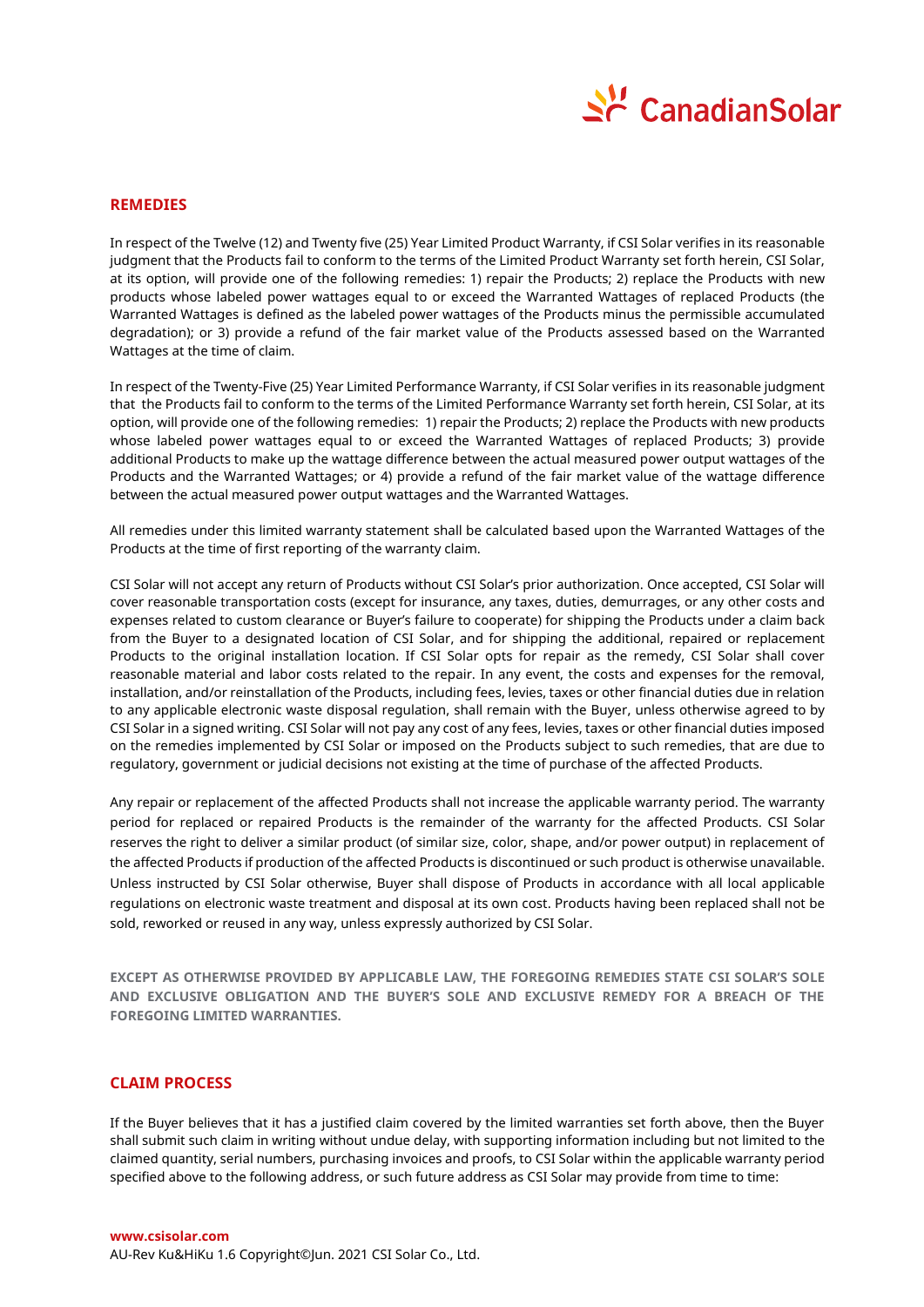

Canadian Solar MSS (Australia) Pty Ltd. Technical Department 44 Stephenson Street Cremorne VIC 3121, Australia Tel: +61 3 8609 1844 E-mail[: service.au@csisolar.com](mailto:service.au@csisolar.com)

Upon receipt of such written claim, CSI Solar may seek further verification of the Buyer's claim of a breach of one of the foregoing limited warranties. If it is necessary to send the Products to a third-party testing institute for verification, the testing institute shall be ISO/IEC 17025:2017 accredited and mutually agreed in advance.

#### **WARRANTY ASSIGNMENT**

This Limited Warranty is transferrable to a party taking legal title to the Products, provided that the Products remain installed in their original installation location.

## **DISPUTE RESOLUTION**

In case of any dispute related to warranty claims, such dispute shall be referred to and finally resolved pursuant to the governing law clauses and dispute resolution procedures under the purchase agreement between the Buyer and CSI Solar to which the relevant Products belong.

#### **FORCE MAJEURE**

Force majeure refers to unforeseeable, unavoidable and insurmountable objective conditions, including but not limited to war, riot, strike, epidemic situation, quarantine, traffic control and other social events; Natural disasters such as earthquake, fire, flood, snowstorm, hurricane, thunder and lightning, natural disaster, etc; Or due to the lack of appropriate or sufficient labor force, shortage of raw materials or inability in production capacity, technology or output; Or delay caused by national laws, regulations, administrative rules or orders, and any unforeseen events beyond the control of CSI Solar.

Due to the occurrence or continuation of force majeure, CSI Solar may be unable to perform or may have delays in performing its obligations under this limited warranty statement. In this case, CSI Solar 's obligations to perform will be wholly or partly excused according to the relevant applicable laws or contracts with the Buyer. However, CSI Solar shall timely inform the Buyer of the occurrence of force majeure and negotiate with the Buyer to take necessary measures to minimize the impact of force majeure.

## **NOT INDEPENDENT WARRANTIES**

The Buyer has the right to pursue claims under each of the warranties set forth above; provided that if claims arise under multiple limited warranties from a single defect, then if CSI Solar remedies that defect as set forth above, CSI Solar shall be deemed to have resolved all applicable warranty claims arising from that defect.

#### **DISCLAIMERS**

THE LIMITED WARRANTIES SET FORTH HEREIN ARE IN LIEU OF AND EXCLUDE ALL OTHER EXPRESS OR IMPLIED WARRANTIES, INCLUDING BUT NOT LIMITED TO WARRANTIES OF MERCHANTABILITY AND FITNESS FOR A

**www.csisolar.com**

AU-Rev Ku&HiKu 1.6 Copyright©Jun. 2021 CSI Solar Co., Ltd.